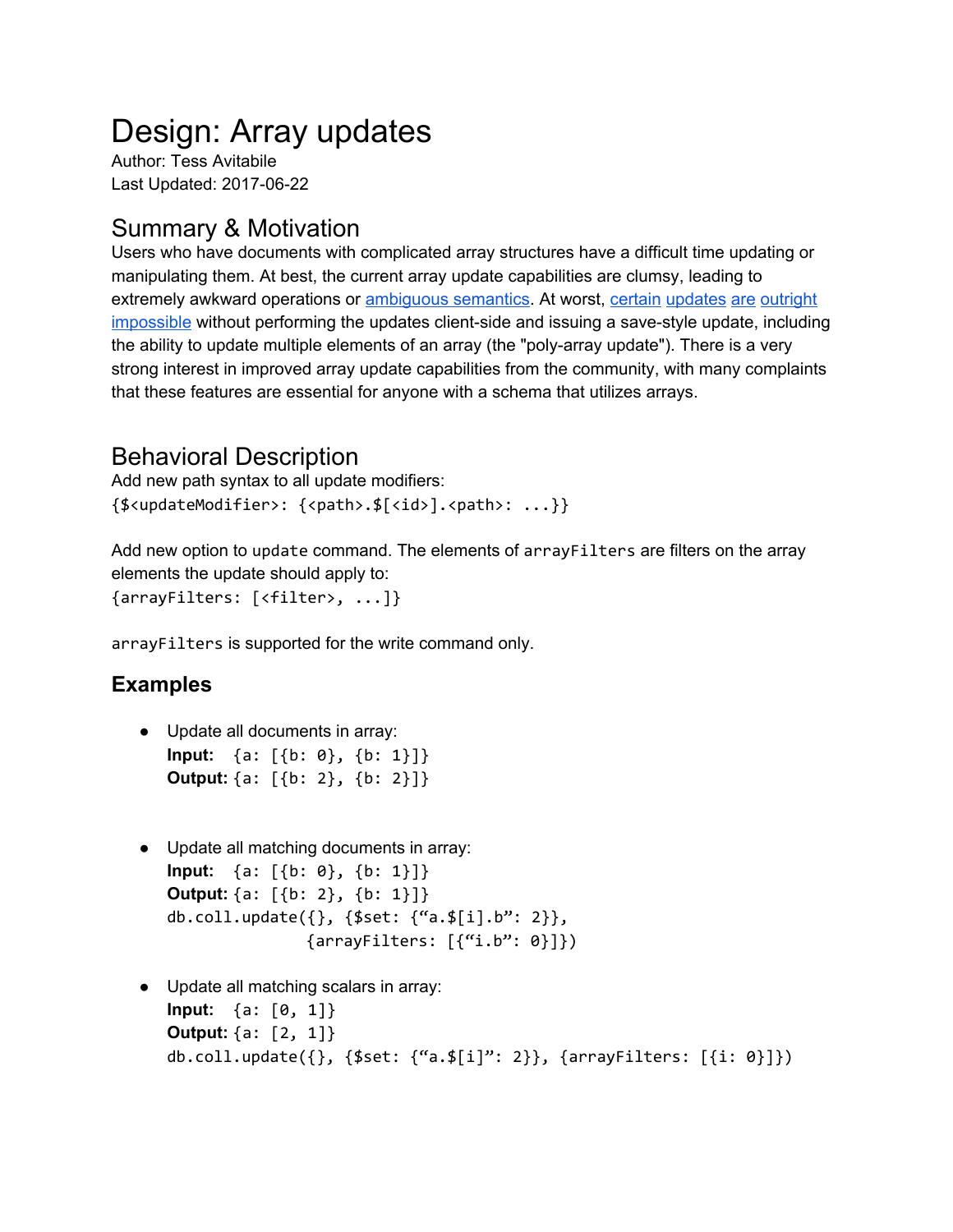- Update all matching scalars in array of arrays: **Input:** {a: [[0, 1], [0, 1]]} **Output:** {a: [[2, 1], [2, 1]]} db.coll.update({}, {\$set: {"a.\$[].\$[j]": 2}}, {arrayFilters: [{j: 0}]})
- Update all matching documents in nested array: **Input:** {a: [{b: 0, c: [{d: 0}, {d: 1}]}, {b: 1, c: [{d: 0}, {d: 1}]}]} **Output:** {a: [{b: 0, c: [{d: 2}, {d: 1}]}, {b: 1, c: [{d: 0}, {d: 1}]}]} db.coll.update({}, {\$set: {"a.\$[i].c.\$[j].d": 2}},  $\{arrayFilter: [\{``i.b": 0\}, \{``j.d": 0\}]\})$
- Update all scalars in array matching a logical predicate: **Input:** {a: [0, 1, 3]} **Output:** {a: [2, 1, 2]} db.coll.update({}, {\$set: {"a.\$[i]": 2}},  $\{arrayFilters: [{$for: [{}i: 0}, {i: 3}]}]$

### **Error cases**

- $\bullet$  Provide an  $\langle$  id  $\rangle$  with no array filter: db.coll.update( $\{\}$ ,  $\{\$set: {\text{set}: } {\text{``a.s[i]''}: 0}}\)$
- Use an  $\langle$  id  $\rangle$  at the same position as a \$, integer, or field name: db.coll.update({a: 0}, {\$set: {"a.\$[i]": 0, "a.\$": 0}}, {arrayFilters: [{i: 0}]})

```
db.coll.update({}, {$set: {"a.$[i]": 0, "a.0": 0}},
               {arrayFilters: [{i: 0}]})
```

```
db.coll.update({}, {$set: {"a.$[i]": 0, "a.b": 0}},
               {arrayFilters: [{i: 0}]})
```
- $\bullet$  Provide multiples filters for the same  $\langle id \rangle$ : db.coll.update({}, {\$set: {"a.\$[i]": 0}}, {arrayFilters: [{i: 0}, {i: 1}]})
- Include a top-level field name in arrayFilters that is not an  $\langle$ id> in the update parameter: db.coll.update({}, {\$set: {a: 0}}, {arrayFilters: [{j: 0}]})
- Include multiple top-level field names in a single arrayFilters filter: db.coll.update({}, {\$set: {"a.\$[i].b.\$[j]": 0}},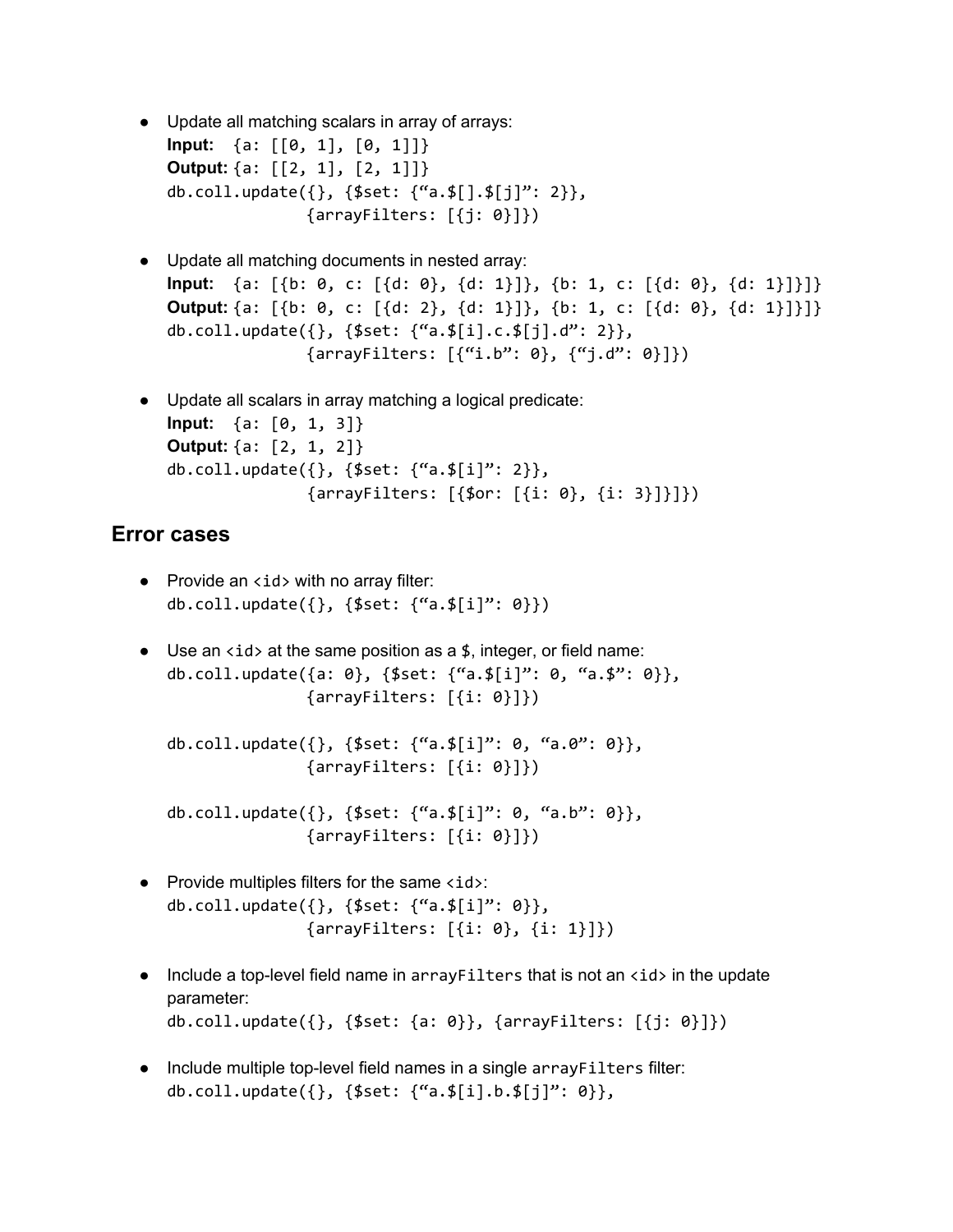```
\{arrayFilter: [\{for: [\{``i.c'': 0\}, \{i: 1\}]\}]
```
● Include an implicit array traversal in a path in an update modifier (this is already an error):

```
db.coll.insert({a: [{b: 0]})
db.coll.update({}, , {$set: {``a.b'': 1}})
```
● <id> contains special characters or does not begin with a lowercase letter: db.coll.update({}, {\$set: {"a.\$[\$i]": 1}}, {arrayFilters:  $[{\text{\{``\$i'': 0\}]\}}$ ) db.coll.update $({}, {$ \$set: {"a.\$[I]": 1}}, {arrayFilters: [{I: 0}]}) db.coll.update $({}, , {$ \$set:  ${``a.$(i.j}'': 1)},$  $\{arrayFilters: {f''i. j'': 0}]\}$ 

## **Notes**

- There is no mechanism to update only the first matching array element.
- There is no mechanism to update one array based on the index of a matching element in another array.
- The filters in arrayFilters will not be used for query planning.

# **Extensions**

We are not planning to include options such as limit or filterRelativeTo in this project, but these options could be added using an additional update parameter:

```
arrayFilterOptions: [{id: <string>, limit: <int>,
```

```
filterRelativeTo: "element" | {root: <path>} | {sibling: <path>}}, ...]
```
# Design Alternatives

#### **● Add an update stage to aggregation.**

We we would like to eventually move updates to the aggregation system, but this project was rejected for 3.6 due to time needed to achieve performance comparable to the update system.

#### ● **Introduce an array update modifier.**

These proposals were rejected due to treatment of scalars.

```
○ $arrayUpdate
```

```
{$arrayUpdate: {
     <path>: {
       $updates: {
         <mod>: <document>,
         ...
       },
       $scalarName: <string>, // optional
       $filter: <document> // optional
     }
   }
○ $recurse
```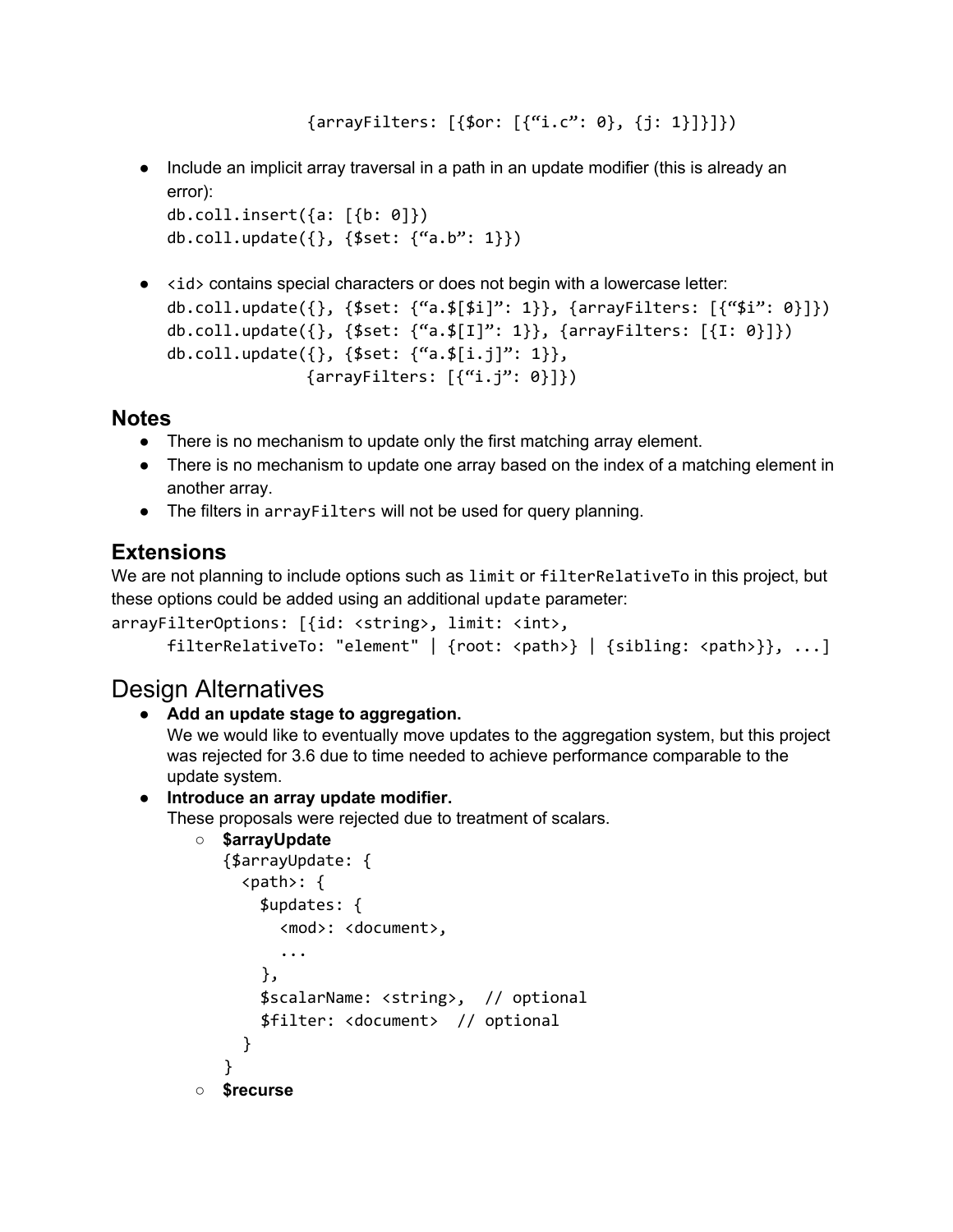```
{$recurse: [{path:
  [{subpath: <string>,
    scalarName: <string>, // optional
    filter: <document>}, ...],
 update: <document>}, ...]}
```
**● Allow nested positional \$ operator, fix ambiguous positional \$ updates, create syntax for positional \$ poly updates.**

This was rejected because we would like to move away from having query predicates fill out MatchDetails and we are interested in eventually deprecating the positional \$ operator in the MongoDB update language. This is because a predicate is purely a function that takes a single document as input and returns a boolean result; the idea that a predicate can report "how it matched the document" is nonsensical and shouldn't be encoded in the MongoDB update language as part of the path traversal for an update modifier.

- **● Allow custom Javascript function for updating a document.** This was rejected because of the large engineering effort that would be required to complete an implementation of our own minimal JS interpreter.
- **● Add writable views/virtual collections.** Although desirable in its own right, this was rejected because it only indirectly addresses the array update use cases which we're trying to fix.

# Detailed Design

# **Parse arrayFilters**

Add a method to ParsedUpdate that takes in the arrayFilters as a BSONArray and parses them to ArrayFilters, which contain a field name and a MatchExpression. It should check that:

- Each array filter has a single top-level field name that starts with a lowercase letter and contains no special characters.
- No two array filters have the same top-level field name.

The parsed arrayFilters should be passed to UpdateDriver::parse().

## **Parse update document**

UpdateDriver::parse() should parse the update document to a tree of UpdateNodes:

```
class UpdateObjectNode : UpdateNode {
    // Map from field name (including "0") to UpdateNode.
    unordered map<std::string, std::unique ptr<UpdateNode>> children;
    std::unique_ptr<UpdateNode> _positionalChild;
}
class UpdateArrayNode : UpdateNode {
    // Map from array filter to UpdateNode.
    std::map<ArrayFilter*, std::unique_ptr<UpdateNode>> children;
}
```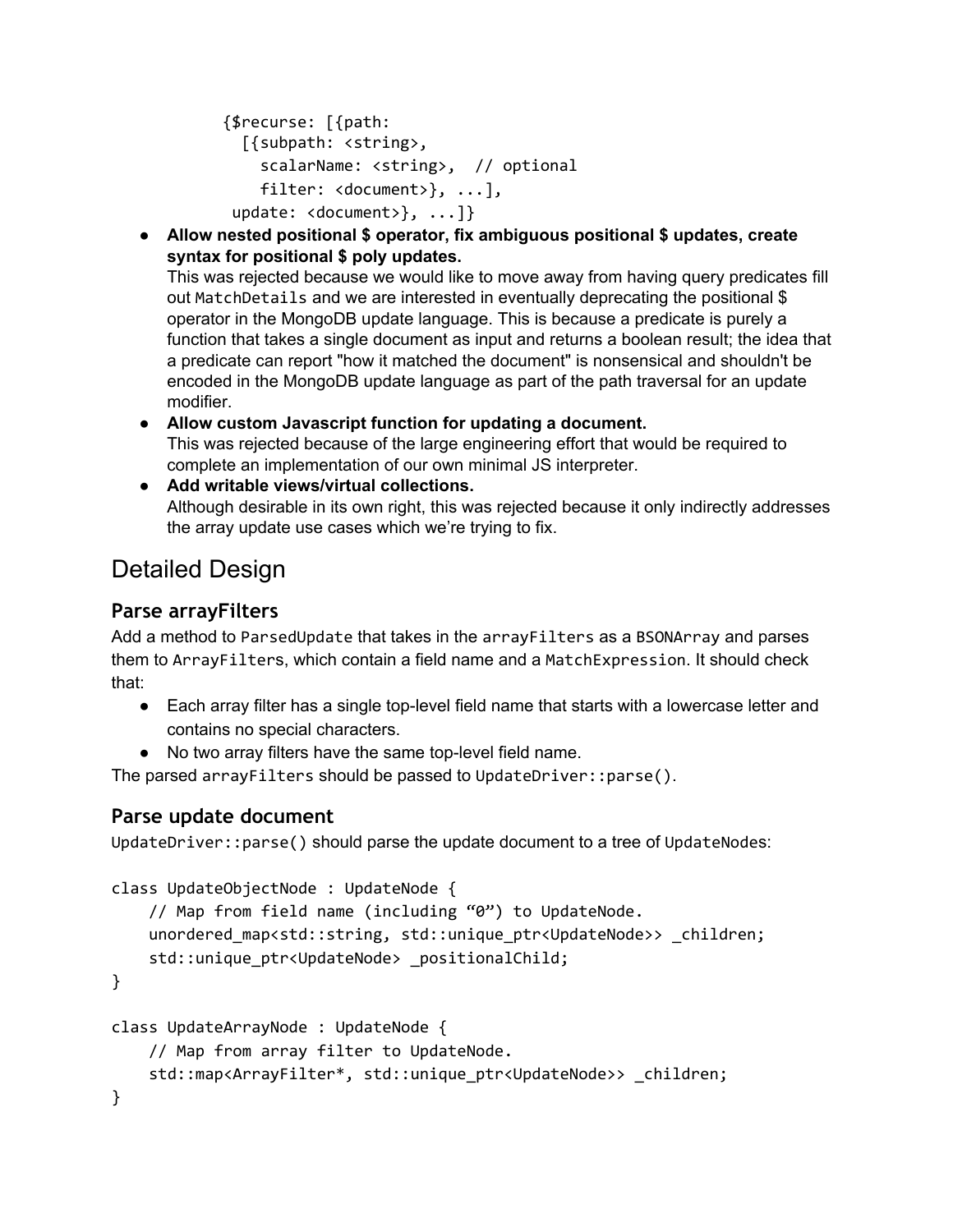```
class UpdateLeafNode : UpdateNode {
    // No children.
}
```
We fail to parse if we ever attempt to make two nodes in the same position. The root must be an UpdateObjectNode.

While parsing, we should check that:

- $\bullet$  Each  $\lt$ id > has an array filter.
- $\bullet$  Each array filter is used by at least one  $\langle id \rangle$ .



#### **Execute the update**

Each UpdateNode implements apply(mutablebson::Element element, FieldRef\* pathToCreate, StringData matchedField, ...):

UpdateObjectNode iterates through each of its children, recursively calling apply() on each child. If pathToCreate is empty and the child's field exists in the current element, it passes that field as element. Otherwise, it appends the field to the end of pathToCreate and passes the entire current element as element. If the field is "\$", it is replaced with matchedField. If there was already a child matchedField, the children must be cloned and merged, and apply() called on the result. The children are merged by combining UpdateObjectNodes and UpdateArrayNodes along the same path, and erroring with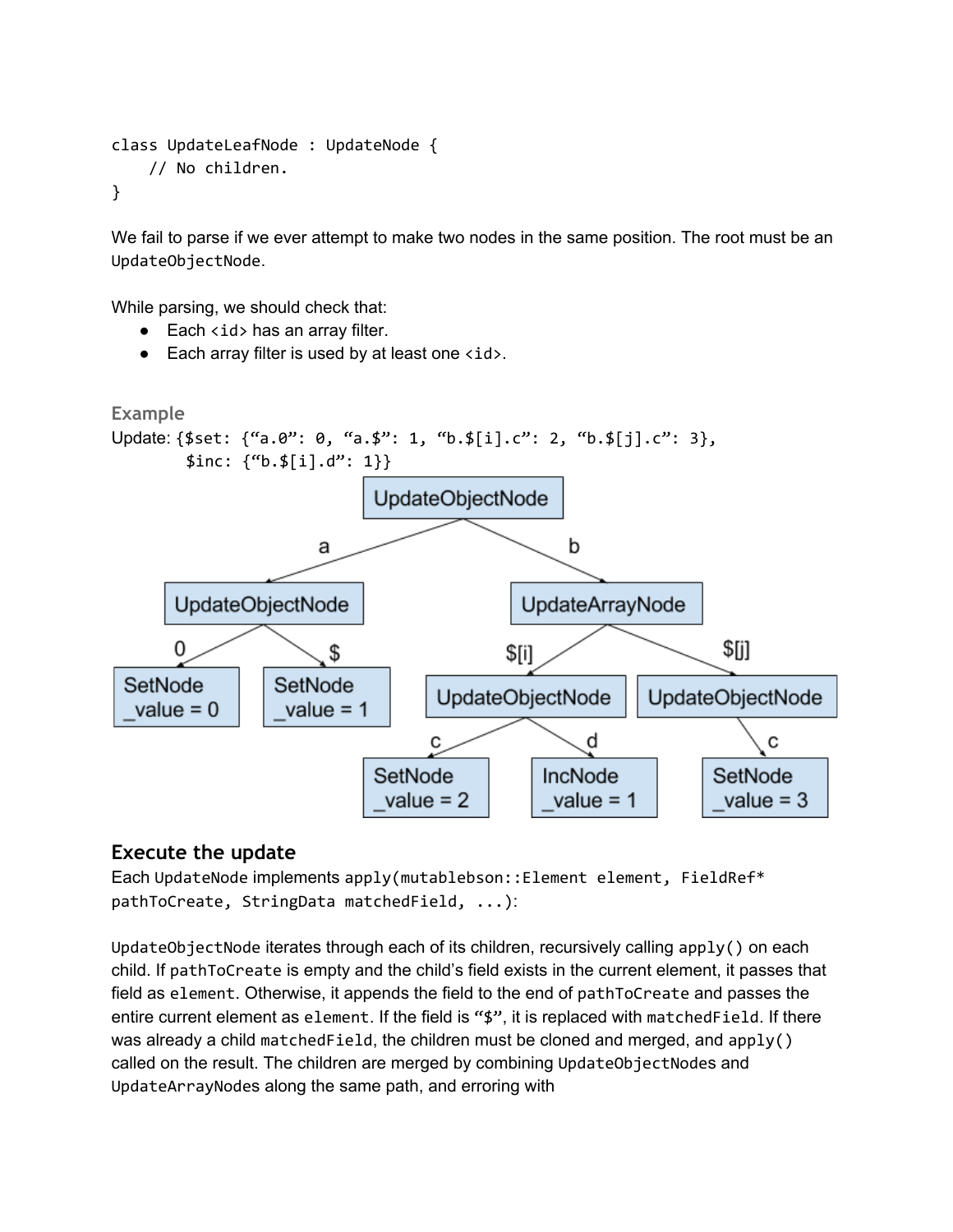ErrorCodes::ConflictingUpdateOperators if we try to combine two nodes of different types or two UpdateLeafNodes. Before moving on to the next child, it checks whether the fields along pathToCreate were created, and if so, it resets element to the end of pathToCreate and resets pathToCreate to "".

The UpdateLeafNodes create the fields along pathToCreate in element, then update the element at the end of pathToCreate. They require a list of immutable fields to ensure that they are not updating an immutable field. They must validate the updated element. Note that the UpdateLeafNodes need to be responsible for creating the fields along pathToCreate because they may require specific behavior. For example, UnsetNode does not create the fields along pathToCreate. SetNode will ignore errors caused by "blocking elements" if the update is from replication, e.g. {\$set: {"a.b": 0}} on {a: 0} will be ignored. All other UpdateLeafNodes will error if attempting to add a field to an element of the wrong type.

UpdateArrayNode requires that pathToCreate be empty and element be an array (i.e. the array existed in the document prior to update). For each element of the array, it uses the arrayFilters to determine the set of children to apply to the element. If only one child matches, we call apply() on that child. If multiple children match, it clones and merges the children, and calls apply() on the result. The merged set of children should be stored and reused for other array elements and other documents.

**Example**

*(please forgive the pseudocode)*

Document: {a: [{b: 0, c: [0, 1]}]} Update: {\$set: {"a.\$[i].c.\$[j]": 1, "a.\$[k].c.\$[m]": 2}} Array filters: [{"i.b": {\$gte: 0}}, {j: 0}, {"k.b": {\$lte: 0}}, {m: 1}]

Initially we have the tree: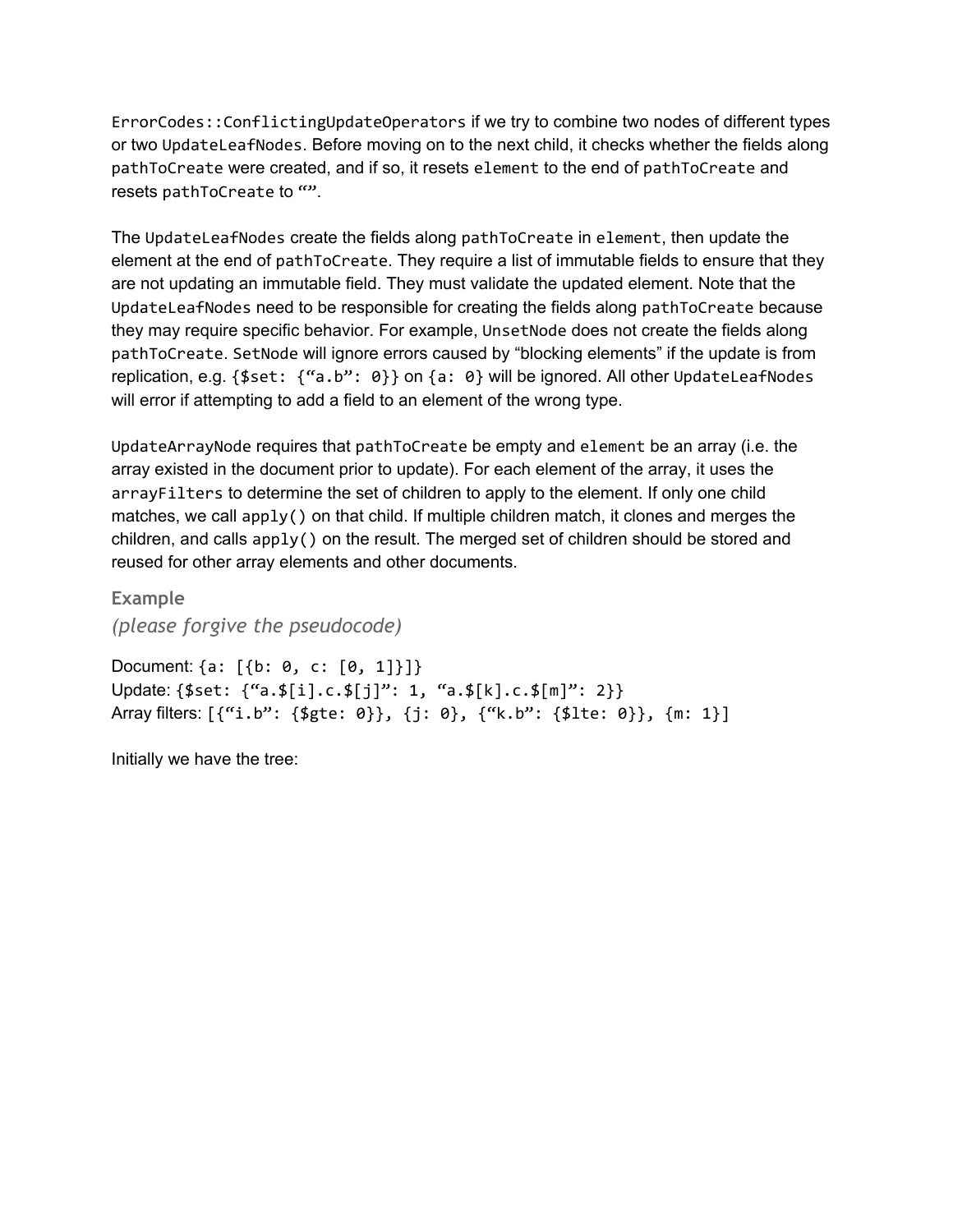

UpdateDriver::update() calls UpdateObjectNode::apply({a: [{b: 0, c: [0, 1]}]}), which calls UpdateArrayNode::apply([{b: 0, c: [0, 1]}]). This iterates through each element of the array. It finds that  ${``i.b": } {$ fgte: 0}} and  ${``k.b": } {$  {\$lte: 0}} both apply to the first element, so it clones and merges those children:



It then calls UpdateObjectNode::apply({b: 0, c: [0, 1]}), which calls ArrayUpdateNode::apply([0, 1]). This iterates through each element of the array. It finds that only  $\{j: \Theta\}$  applies to the first element, so it calls SetNode::apply(0). It finds that only  ${m: 1}$  applies to the second element, so it calls SetNode::apply(1).

**Determining whether an array element matches a filter**

We must efficiently determine whether an array element matches a filter, e.g.  $\{\text{for: } [\text{i: 0}\},\$ {"i.a": 1}]}. To do so, we define a class BSONElementViewMatchableDocument, which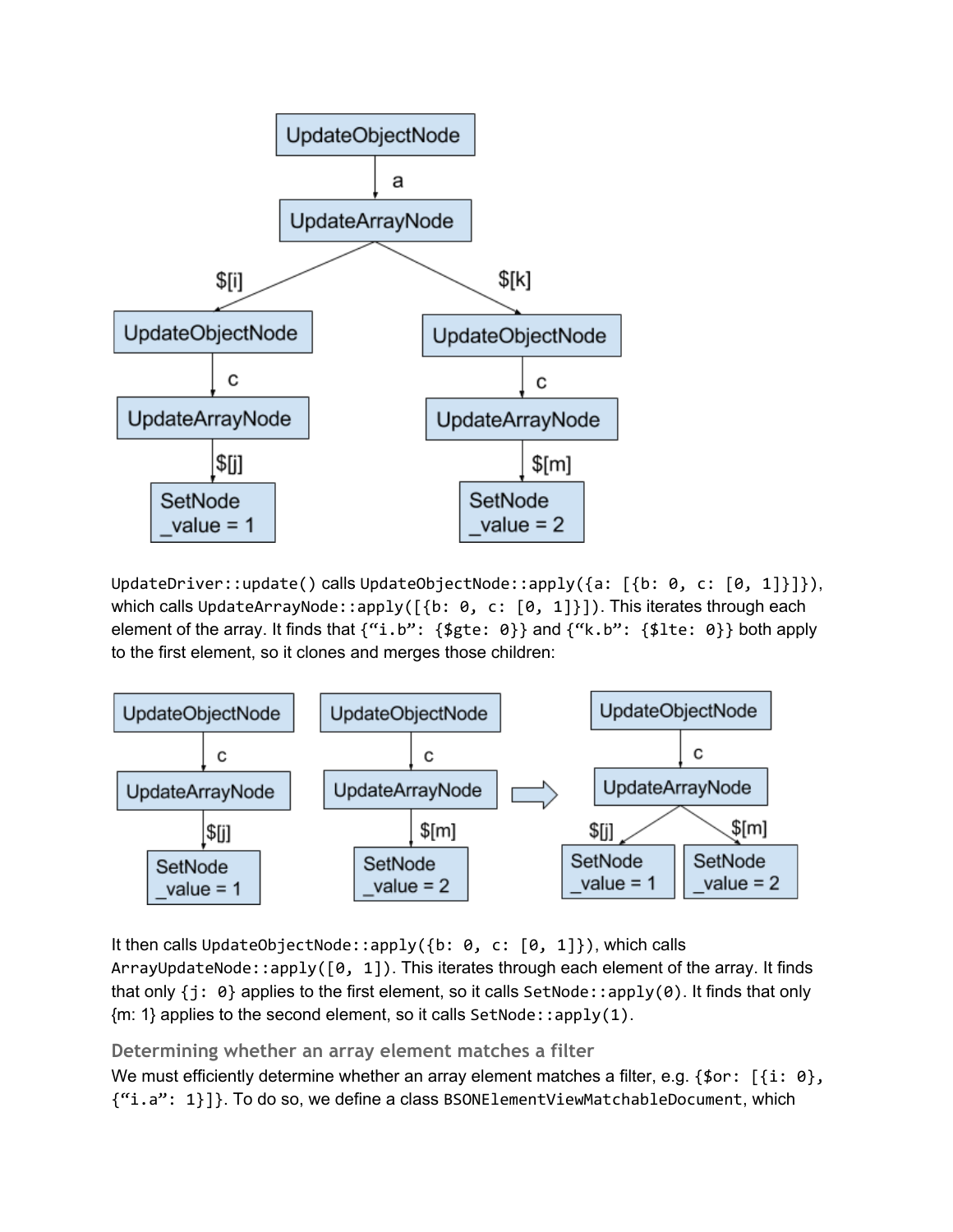inherits from MatchableDocument. BSONElementViewMatchableDocument is similar to BSONMatchableDocument, except that it holds a BSONElement rather than a BSONObj, and it creates its BSONElementIterator after removing the first field in path. BSONElementIterator must be modified to take a BSONObj or BSONElement.

We can then use the array element to construct a BSONElementViewMatchableDocument, which can be passed to MatchExpression::matches(). The result is that MatchExpression::matches() will match the array filter to the array element, and each path traversal in the array element will skip the initial "<id>".

### **Update indexes**

The UpdateDriver has an UpdateIndexData containing key patterns for all indexes. It only wants to know whether any index is affected. UpdateNode::apply() should additionally take the path taken to reach element and the UpdateIndexData, and return a boolean indicating whether any indexes are affected. The UpdateLeafNodes are responsible for determining whether indexes are affected, and the internal UpdateNodes just OR the responses of their children.

## **Replication**

### **Oplog entries**

Array updates will put the entire array in the oplog entry if multiple elements are modified, or put the modified (nested) element in the oplog entry if a single (nested) element is modified. No changes are required for oplog application. Note that positional \$ updates only put the modified element in the oplog entry.

### **Examples**

A single array element was matched and modified. Document: {b: [0, 1]} Update: {\$set: {"b.\$[i]": 2}} Array filters:  $[$ {i:  $0$ }] Oplog entry update: {\$set: {"b.0": 2}}

A single array element was matched and modified as an unset. Document: {b: [0, 1]} Update: {\$unset: {"b.\$[i]": true}} Array filters:  $[$ {i:  $0$ }] Oplog entry update: {\$unset: {"b.0": true}}

A single array element was matched, but was not modified. Document: {b: [0, 1]} Update: {\$set: {"b.\$[i]": 0}} Array filters:  $[$ {i:  $0$ }] Oplog entry update: none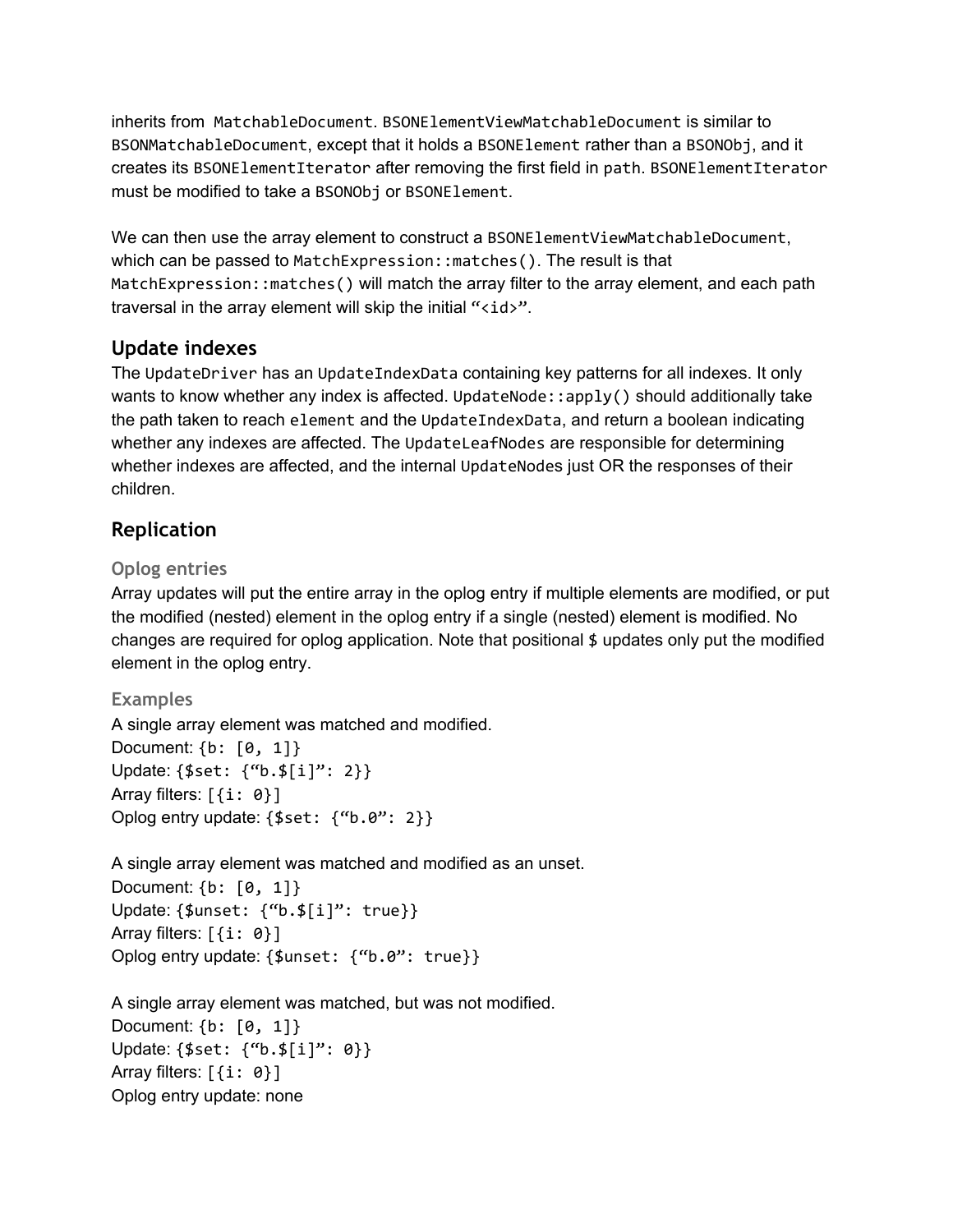Multiple array elements were modified. Document: {a: [0, 0]} Update: {\$set: {"a.\$[i]": 2}} Array filters:  $[$ {i:  $0$ }] Oplog entry update: {\$set: {a: [2, 2]}}

Multiple array elements were modified as an unset. Document: {a: [0, 0]} Update: {\$unset: {"a.\$[i]": true}} Array filters:  $[$ {i:  $0$ }] Oplog entry update: {\$set: {a: [null, null]}}

Multiple array elements were matched, but none were modified. Document: {a: [0, 0]} Update: {\$set: {"a.\$[i]": 0}} Array filters:  $[$ {i:  $0$ }] Oplog entry update: none

Multiple array elements were matched, and one was modified. Document: {a: [0, 1]} Update: {\$set: {"a.\$[i]": 0}} Array filters: [{i: {\$gte: 0}}] Oplog entry update: {\$set: {"a.1": 0}}

A single nested array element was matched and modified. Document: {a: [{b: 0, c: [0, 1]}, {b: 1, c: [0, 1]}]} Update: {\$set: {"a.\$[i].c.\$[j]": 2}} Array filters: [{"i.b": 0}, {j: 0}] Oplog entry update: {\$set: {"a.0.c.0": 2}}

Multiple nested array elements were modified. Document: {a: [{b: 0, c: [0, 1]}, {b: 0, c: [0, 1]}]} Update: {\$set: {"a.\$[i].c.\$[j]": 2}} Array filters: [{"i.b": 0}, {j: 0}] Oplog entry update: {\$set: {a: [{b: 0, c: [2, 1]}, {b: 0, c: [2, 1]}]}}

Multiple nested array elements were matched, but none were modified. Document: {a: [{b: 0, c: [0, 1]}, {b: 0, c: [0, 1]}]} Update: {\$set: {"a.\$[i].c.\$[j]": 0}} Array filters: [{"i.b": 0}, {j: 0}] Oplog entry update: none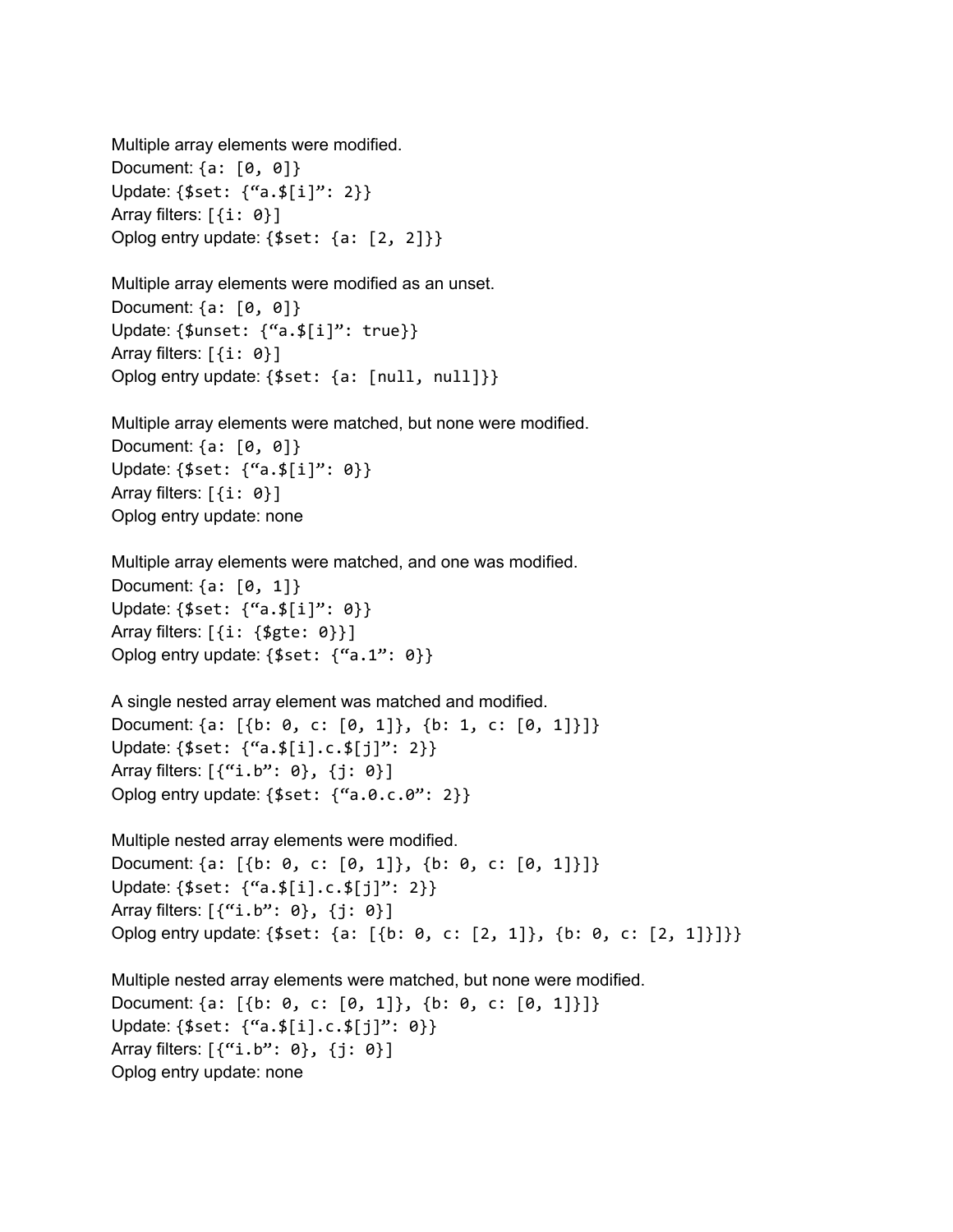Multiple nested array elements were matched, and one was modified. The entire modified array element is included in the oplog entry, though it would be preferable to just include the nested element.

Document:  $\{a: [\{b: 0, c: [1, -1]\}, \{b: 0, c: [0, -1]\}] \}$ Update: {\$set: {"a.\$[i].c.\$[j]": 0}} Array filters: [{"i.b": 0}, {j: {\$gte: 0}}] Oplog entry update: {\$set: {"a.0": {b: 0, c: [0, -1]}}}

To implement this, UpdateNode::apply() should additionally take the path taken to reach element and an optional LogBuilder. Each UpdateLeafNode records itself in the LogBuilder, if it was not a no-op. UpdateObjectNode simply passes the LogBuilder on to its children. UpdateArrayNode first applies the array filters to determine how many elements are matched. Then if only one element was matched, it passes the LogBuilder on to that child when it calls apply(). Otherwise, it does not pass the LogBuilder on to its children when it calls apply(). Each child should return whether the operation was a no-op. If multiple children were modified, it records the entire array as a \$set. If one element was modified, it records that element as a \$set. If no elements were modified, it does not produce an oplog entry. This is extensible to creating a knob that allows users to set the maximum number of individual elements that should be individually recorded in the oplog entry.

### **Sharding**

No changes are required for sharding, because the update document is only used for targeting in the case of whole document replacement.

#### Upgrade/Downgrade Design

*What changes will be made to support mixed-version operation, rolling upgrade and downgrade? Think about: On-disk format changes, communication pattern/protocol changes, operation semantics changes, what happens if a new operation is sent to an old node?*

featureCompatibilityVersion will be used to toggle between the old and the new update implementation. This is needed because the new implementation adds new fields in alphabetical order, whereas the old implementation adds new fields in the order they were specified in the update expression. Then if you have a primary running the old implementation, and a secondary running the new implementation, the fields will end up in different orders on the different nodes. Array filters are only allowed using the new implementation (i.e. when the featureCompatibilityVersion is 3.6).

Note that if we send the new path syntax to a 3.4 mongod, we get an error:

```
> db.coll.insert({a: [1]})
WriteResult({ "nInserted" : 1 })
> db.coll.update({}, {$set: {"a.$[i]": 1}})
WriteResult({
      "nMatched" : 0,
```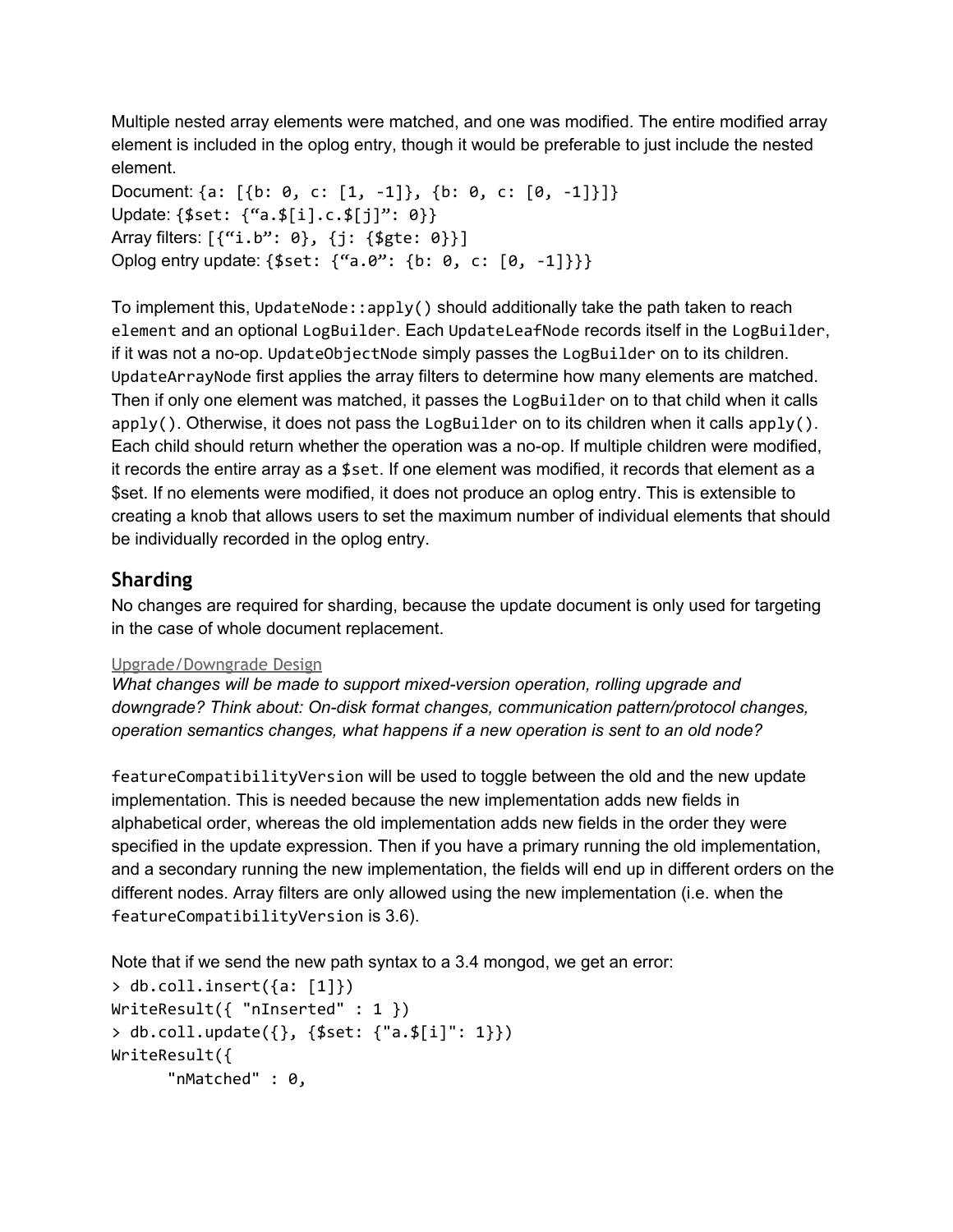```
"nUpserted" : 0,
      "nModified" : 0,
      "writeError" : {
            "code" : 16837,
            "errmsg" : "cannot use the part (a of a.$[i]) to traverse the
element ({a: [ 1.0 ]})"
      }
})
> db.coll.drop()
true
> db.coll.insert({})WriteResult({ "nInserted" : 1 })
> db.coll.update({}, {$set: {"a.$[i]": 1}})
WriteResult({
      "nMatched" : 0,
      "nUpserted" : 0,
      "nModified" : 0,
      "writeError" : {
            "code" : 52,
            "errmsg" : "The dollar ($) prefixed field '$[i]' in 'a.$[i]' is
not valid for storage."
      }
})
> db.coll.drop()
true
> db.coll.insert({a: 1})
WriteResult({ "nInserted" : 1 })
> db.coll.update({}, {$set: {"a.$[i]": 1}})
WriteResult({
      "nMatched" : 0,
      "nUpserted" : 0,
      "nModified" : 0,
      "writeError" : {
            "code" : 16837,
            "errmsg" : "cannot use the part (a of a.$[i]) to traverse the
element ({a: 1.0})"
      }
})
If we send the option arrayFilters to a 3.4 mongod, we get an error:
> db.runCommand({update: "coll", updates: [{q: {}, u: {$set: {a: 1}},
arrayFilters: []}]})
{
```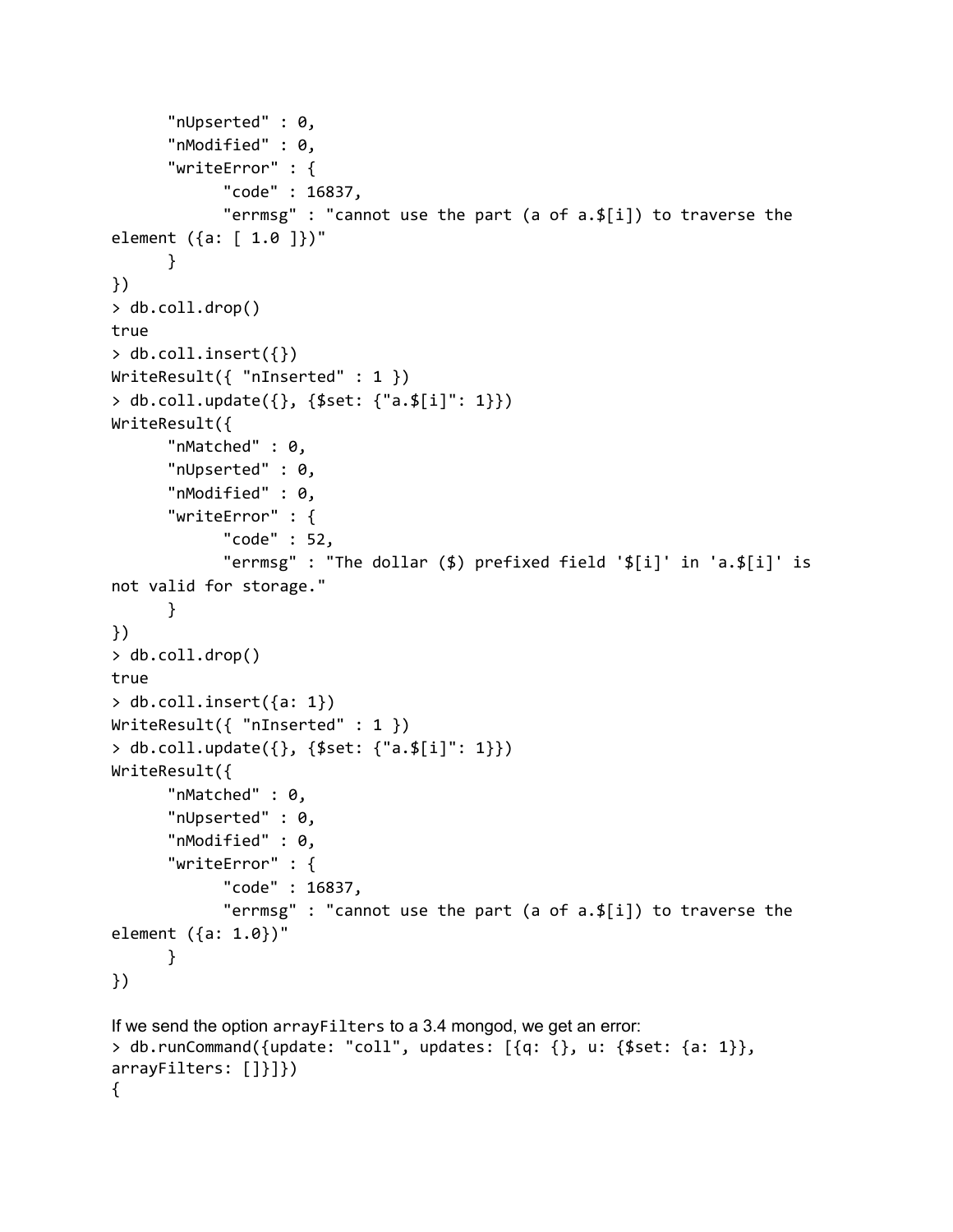```
"operationTime" : Timestamp(0, 0),
      "ok" : 0,
      "errmsg" : "Unrecognized field in update operation: arrayFilters",
      "code" : 9,
      "codeName" : "FailedToParse"
}
```
Thus if the featureCompatibilityVersion is 3.4, the update will fail.

Note that the shell silently does not pass through unknown update options. Then on old versions of the shell connected to a 3.6 version of the server, db.c.update( $\{\}$ ,  $\{\$set$ set:  $\{\text{``a.s[i]'':}\}$ 1}}, {arrayFilters: [{i: 0}]}) will report an error, since the server will receive no array filter for "i". However, db.c.update( $\{\}$ ,  $\{\$set: {\}$ "i: 1}}) will succeed and update every element of "a".

# Test Plan

*The purpose of developing a test plan is to mitigate the risk of the code changes being made. It's important to focus testing efforts on high-value scenarios and test cases because the set of tests that could be performed is infinite.*

### **Functional Testing**

One way to classify the kinds of correctness test cases that need to be written is to consider the *impact of the code changes on different areas of the system. Think about: chunk migrations, initial sync, data replication, replication rollback, query execution/yielding, index builds. Please email the Test Infrastructure team if you'd like to discuss the capabilities of our existing testing infrastructure (e.g. resmoke.py, jstestfuzz, concurrency suite) or have additional requirements for it as part of this project.*

Much of the implementation is unit testable. In particular, we should unit test parsing of the initial update and merging of two UpdateNodes:

- ".0", ".\$", and ".<string>" parse as UpdateObjectNodes.
- ".\$[<id>]" and ".\$[]" parse as UpdateArrayNodes.
- Merging two UpdateObjectNodes succeeds and children with the same field name are merged.
- Merging two UpdateArrayNodes succeeds and children with the same ArrayFilter are merged.
- Merging two UpdateLeafNodes fails.
- Merging two UpdateNodes of different types fails.

We should add integration tests to the core suite for all the examples and error cases mentioned in the Behavioral Description. We should also be sure to test the following nested array update cases:

- $a.s[i].b.s[k].c"$  and  $a.s[j].b.s[k].d"$  are not a conflict, even if i and j are not disjoint.
- $\bullet$  "a.\$[i].b.\$[k].c" and "a.\$[j].b.\$[k].c" are not a conflict if i and j are disjoint.
- "a. $\frac{1}{2}$ [i].b. $\frac{1}{2}$ [k].c" and "a. $\frac{1}{2}$ [j].b. $\frac{1}{2}$ [k].c" are a conflict if i and j are not disjoint.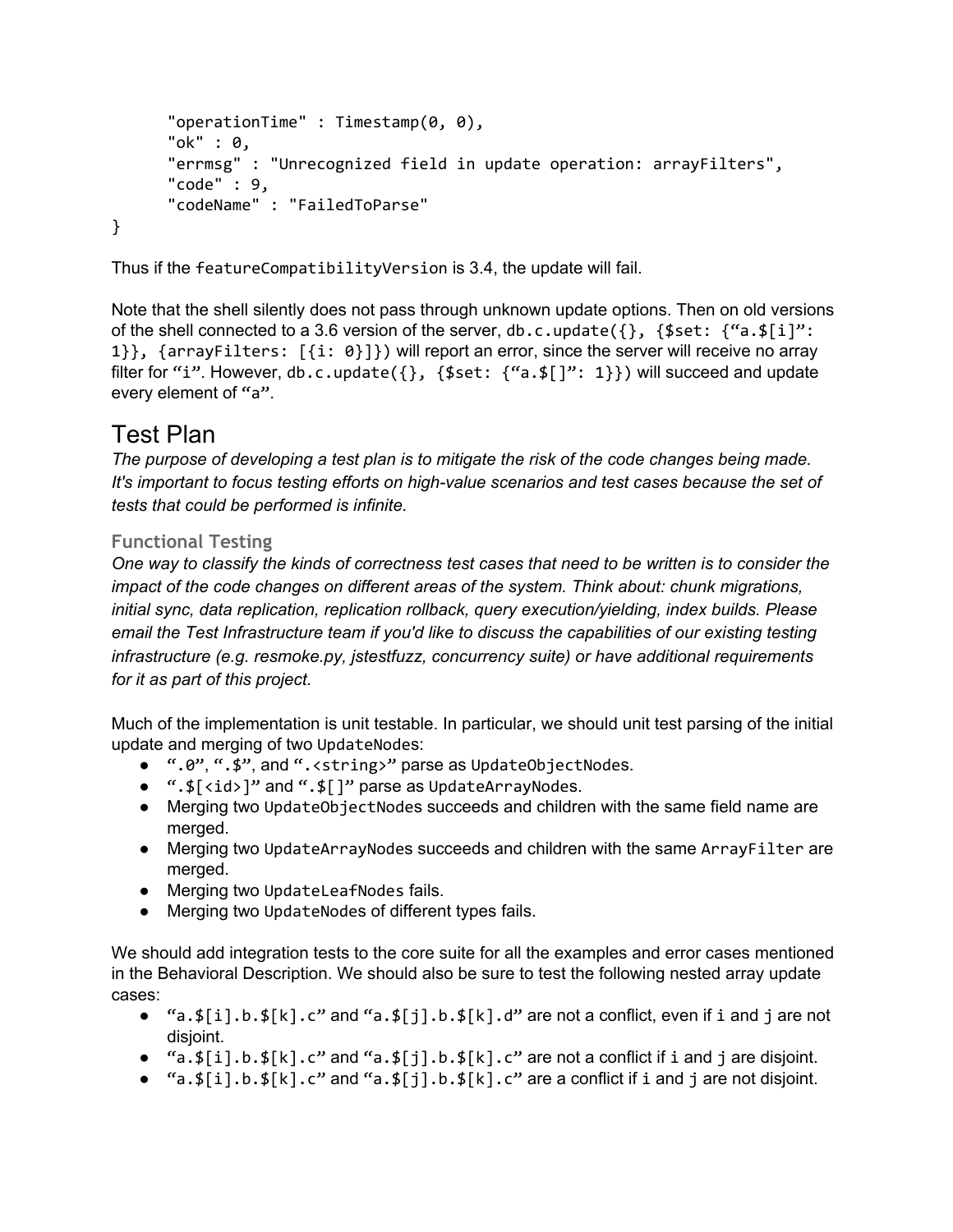- "a. $\frac{1}{2}$ [i].b. $\frac{1}{2}$ [k].c" and "a. $\frac{1}{2}$ [j].b. $\frac{1}{2}$ [m].c" are not a conflict if k and m are disjoint for each element of a matching i and j.
- "a. $\frac{1}{2}[i].b.\frac{1}{2}[k].c"$  and "a. $\frac{1}{2}[j].b.\frac{1}{2}[m].c"$  are a conflict if k and m intersect for some element of a matching i and j.

We should do multiversion testing for mixed version replication. A 3.4 primary should error when it receives array updates. A 3.6 primary should succeed when it receives array updates, and the updates should correctly replicate to a 3.4 secondary.

#### **Performance Testing**

For updating single-element arrays, we should not be slower than positional \$ updates. Microbenchmarks for positional \$updates and nested document updates should be added before this work.

# Implementation Plan/Schedule

*Remember, for complex projects upgrade/downgrade can take 1-2 engineers 2 months.*



Security Implications N/A

External Dependencies N/A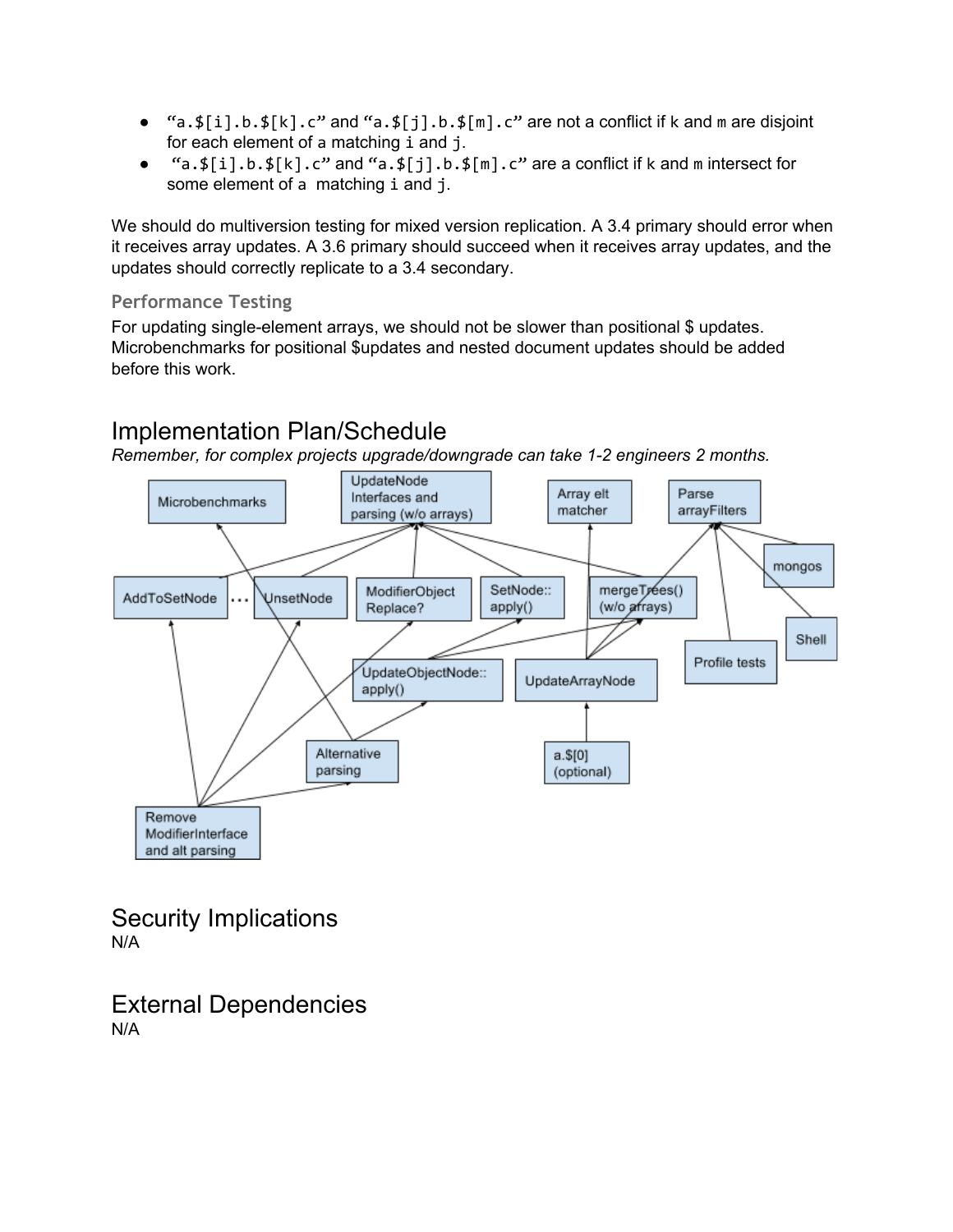# Downstream Changes

#### **Cloud Manager**

- 1. Any changes to configuration options?
	- a. No
- 2. Any changes to the oplog schema or the applyOps command? a. No
- 3. Any changes that affect the format of data stored on disk? a. No

Changes to log lines for individual updates/deletes

For update (command and legacy):

- Remove fields: query, update, and collation.
- Add field: command: {q: <query>, u: <update>, upsert: <br/> <br/> <br/><br/>ean>, multi: <boolean>, collation: <collation>, arrayFilters: <filters>}.

For delete (command and legacy):

- Remove fields: query and collation.
- Add field: command: {q: <query>, limit: <integer>, collation: <collation>}.

For all operations (command and legacy):

● Rename query field to command.

#### Changes to profiler entries

For update (command and legacy):

- Remove fields: query, updateobj, and collation.
- Add field: command: {q: <query>, u: <update>, upsert: <boolean>, multi: <boolean>, collation: <collation>, arrayFilters: <filters>}.

For delete (command and legacy):

- Remove fields: query and collation.
- Add field: command: {q: <query>, limit: <integer>, collation: <collation>}.

For all operations (command and legacy):

• Rename query field to command.

#### Changes to currentOp

For update (command and legacy):

- Remove fields: query and collation.
- Add field: command: {q: <query>, u: <update>, upsert: <boolean>, multi: <boolean>, collation: <collation>, arrayFilters: <filters>}.

For delete (command and legacy):

- Remove fields: query and collation.
- Add field: command: {q: <query>, limit: <integer>, collation: <collation>}.

For all operations (command and legacy):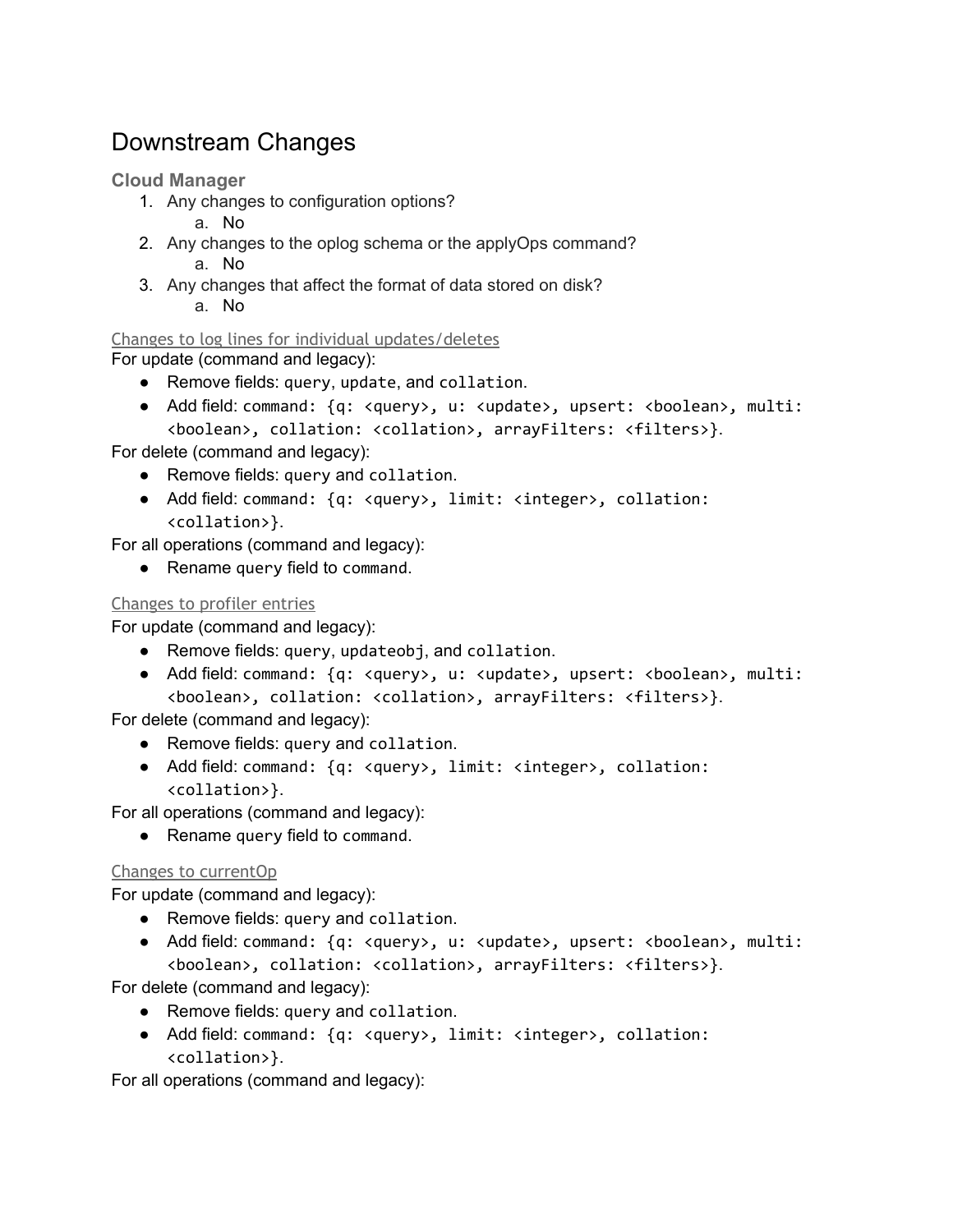● Rename query/insert field to command.

#### **Drivers**

- 1. Any new authentication mechanisms?
	- a. No
- 2. Any changes at all to the public API of the server? **1**
	- a. Yes, a new path syntax in update modifiers, and a new option to the update command.
- 3. Any changes to the BSON spec?
	- a. No
- 4. Any changes to the extended JSON spec?
	- a. No
- 5. Any wire protocol changes?
	- a. No

#### **Compass**

- 1. Any changes to \$sample or aggregation defaults?
	- a. No
- 2. Any changes to explain output (all three verbosity levels)?
	- a. No
- 3. Any changes to document validation rules?
	- a. No
- 4. Any changes to the user privileges document returned by *connectionStatus* and *usersInfo* commands with *{showPrivileges:true}*?
	- a. No

<sup>1</sup> For example, are you changing the types of any values returned in a command response? Another example, are you adding any new aggregation pipeline stages, accumulators, or expressions?